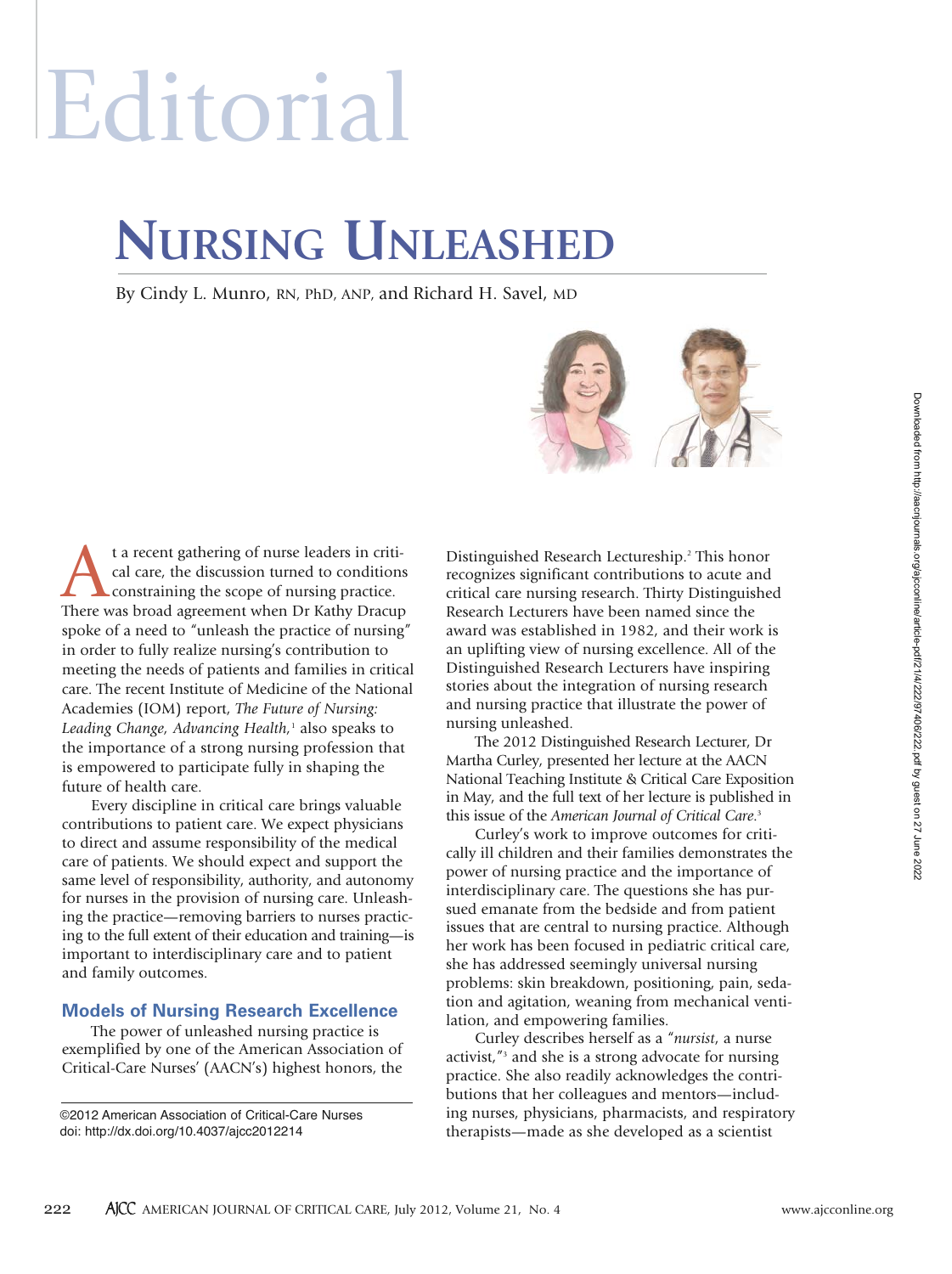### **A** A nurse who is competent to<br>perform a particular procedure in perform a particular procedure in one state may be legally barred from doing that same procedure in another. **The**

and built nursing knowledge in the care of critically ill children. She is committed to interdisciplinary research and care. She provides strong evidence of the power of unleashing nursing practice and fully engaging her colleagues in other disciplines to optimize care for critically ill children.

#### **Barriers to a Full Scope of Practice**

Whereas there are encouraging examples of nursing unleashed, one of the most formidable barriers to nurses practicing to the full extent of their education and training is the variability of the legislation defining scope of nursing practice among states. Scope of practice is an important determinant of the level of responsibility, authority, and autonomy nurses can claim.

The scope of practice for registered nurses (RNs) and advanced practice registered nurses (APRNs) is defined by Nurse Practice Acts on the state level. All state boards of nursing use the National Council Licensure Examination for Registered Nurses (NCLEX-RN) as a requirement for licensure, and the NCLEX-RN is designed to ensure that newly licensed, entry-level nurses have the competencies needed to perform safely and effectively. Despite there being a national licensing examination for nursing competencies, the scope of practice for RNs is determined by individual state legislatures and varies from state to state.

The variability in state legislation results in scope of practice regulations that are incongruent with each other, and in many cases are inconsistent with RN and APRN education and training. Because of variability in state practice acts, a nurse who is competent to perform a particular procedure in one state may be legally barred from doing that same procedure in another. The rules governing what nurses can do are not based on education, training, experience, or competence, but on the judgments of each

#### **About the Authors**

**Cindy L. Munro** is the nurse coeditor of the *American Journal of Critical Care*. She is associate dean for research and innovation at the University of South Florida, College of Nursing, Tampa, Florida. **Richard H. Savel** is the physician coeditor of the *American Journal of Critical Care*. He is the medical co-director of the surgical intensive care unit at Montefiore Medical Center and an associate professor of clinical medicine and neurology at the Albert Einstein College of Medicine, both in New York City.

state's legislature. To date, 24 states have joined the Nurse Licensure Compact (NLC), which enables multistate licensure for RNs; nurses with a multistate license can practice in their home state and other party states. However, nurses with a multistate license must always be cognizant of and abide by the practice act in the state where they currently practice.

No licensure compacts currently exist for APRNs; three states (Utah, Texas, and Iowa) have passed legislation for an APRN Compact, but have not yet implemented it. The practice acts for APRNs are even more highly variable from state to state, although national certification examinations for APRNs test a standard level of advanced practice competency in a specialty area. When APRNs relocate, they must be vigilant regarding what practice is permitted in their new state; prescriptive authority rules vary greatly. This is confusing for patients and families, and particularly confusing for the physicians and other health professionals who work with APRNs.

A physician who has worked with APRNs in more progressive states will be surprised at the limitations imposed by less progressive states. Some responsibilities for which APRNs are educated (such as prescribing medications) overlap the traditional boundaries of medicine and have not been fully supported in all state practice acts. However, APRNs with prescriptive authority are clearly not physicians; they are practicing in an advanced scope of nursing practice. Restrictive practice acts and geographic variability in legislation constitute major barriers to unleashing nursing practice. Practice variability for RNs and APRNs that is based on geography rather than education and demonstrated competencies is counterproductive in a national environment where critical care providers, and nurses in particular, are in short supply.

#### **A New Model of Nursing Practice**

A model practice act was developed by the National Council of State Boards of Nursing (NCSBN); one of its purposes was to promote a common understanding of the scope of nursing practice. Model scope of practice language is articulated in the NCSBN Model Nursing Practice Act and Model Nursing Administrative Rules,<sup>4</sup> and addresses RNs (in Article II, Chapter 2) and APRNS (in Article XVIII, Chapter 18). The model advocates independent practice for APRNs, control of APRN